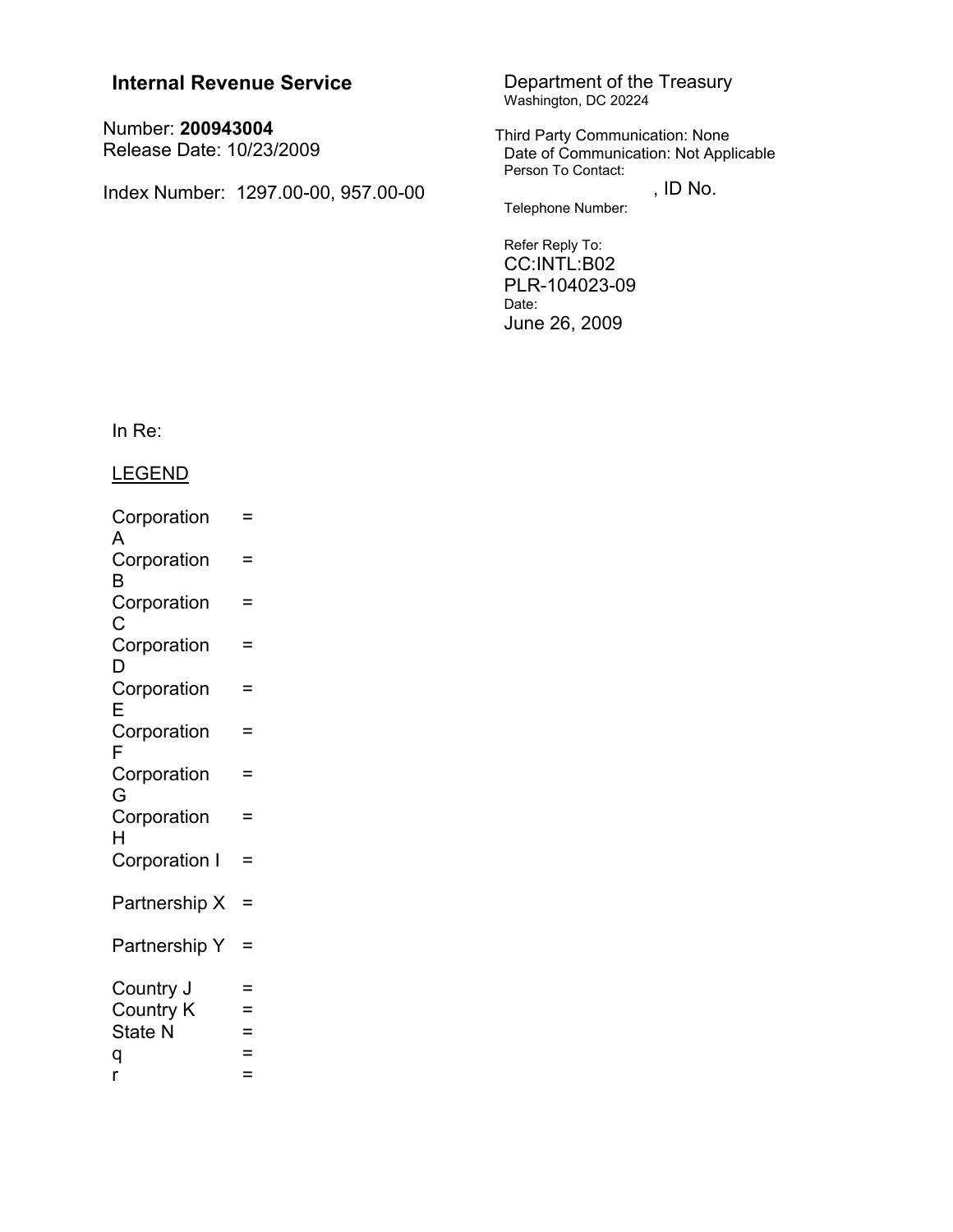Dear :

| $\mathbf S$    | = |
|----------------|---|
| $\mathfrak{t}$ | = |
| u<br>v         | = |
|                | Ξ |
|                | = |
|                |   |

This is in response to a letter dated January 26, 2009 requesting certain rulings on behalf of Partnership X. The ruling contained in this letter is based upon information and representations submitted on behalf of the taxpayer by its authorized representative, and accompanied by a penalty of perjury statement executed by an appropriate party. While this office has not verified any of the material submitted in support of this request for ruling, such material is subject to verification upon examination. The information submitted in the request is substantially as set forth below.

## FACTS

Corporation A is a Country J corporation that is treated as a corporation for U.S. federal tax purposes. Corporation A directly wholly-owns Corporation B, a Country K corporation that is treated as a corporation for U.S. federal tax purposes.<sup>1</sup>

Corporation B directly wholly-owns Corporation C, a Country J limited liability company that is treated as a corporation for U.S. federal tax purposes. Corporation B additionally owns a q percent limited partnership interest in Partnership X, which is organized as a publicly traded limited partnership under the laws of Country J and is treated as a partnership for U.S. federal tax purposes. Corporation C holds an r percent general partnership interest in Partnership X. Public unitholders hold the remaining s percent limited partnership interests in Partnership X. Because Partnership X periodically issues new units to the public, it is anticipated that the percentage ownership by the public unitholders may increase in the future. The public unitholders are a combination of U.S. and foreign persons. The U.S. public unitholders are U.S. corporations and individuals who are citizens of the United States, U.S. residents who are not citizens of the United States, domestic partnerships, estates, and trusts with U.S. partners and beneficiaries, respectively ("Domestic Unitholders"). For purposes of this letter ruling, the limited partnership interests held by Corporation B and the public unitholders are referred to as "units." No Domestic Unitholder currently owns directly, indirectly, or constructively 10 percent or more of the total voting power of Partnership X (although a Domestic Unitholder conceivably could own such an amount in the future).

Partnership X wholly-owns Corporation D, a Country J corporation that is disregarded as separate from Partnership X for U.S. federal tax purposes. Corporation D wholly-owns Corporation E, a country J corporation that is disregarded as separate from Partnership X for U.S. federal tax purposes. Corporation C and Partnership X collectively wholly-own all of the

 $1$  Corporation B plans to file for relief under Code section 9100 to make a late election to be treated as an entity that is disregarded as separate from its owner for U.S. federal tax purposes.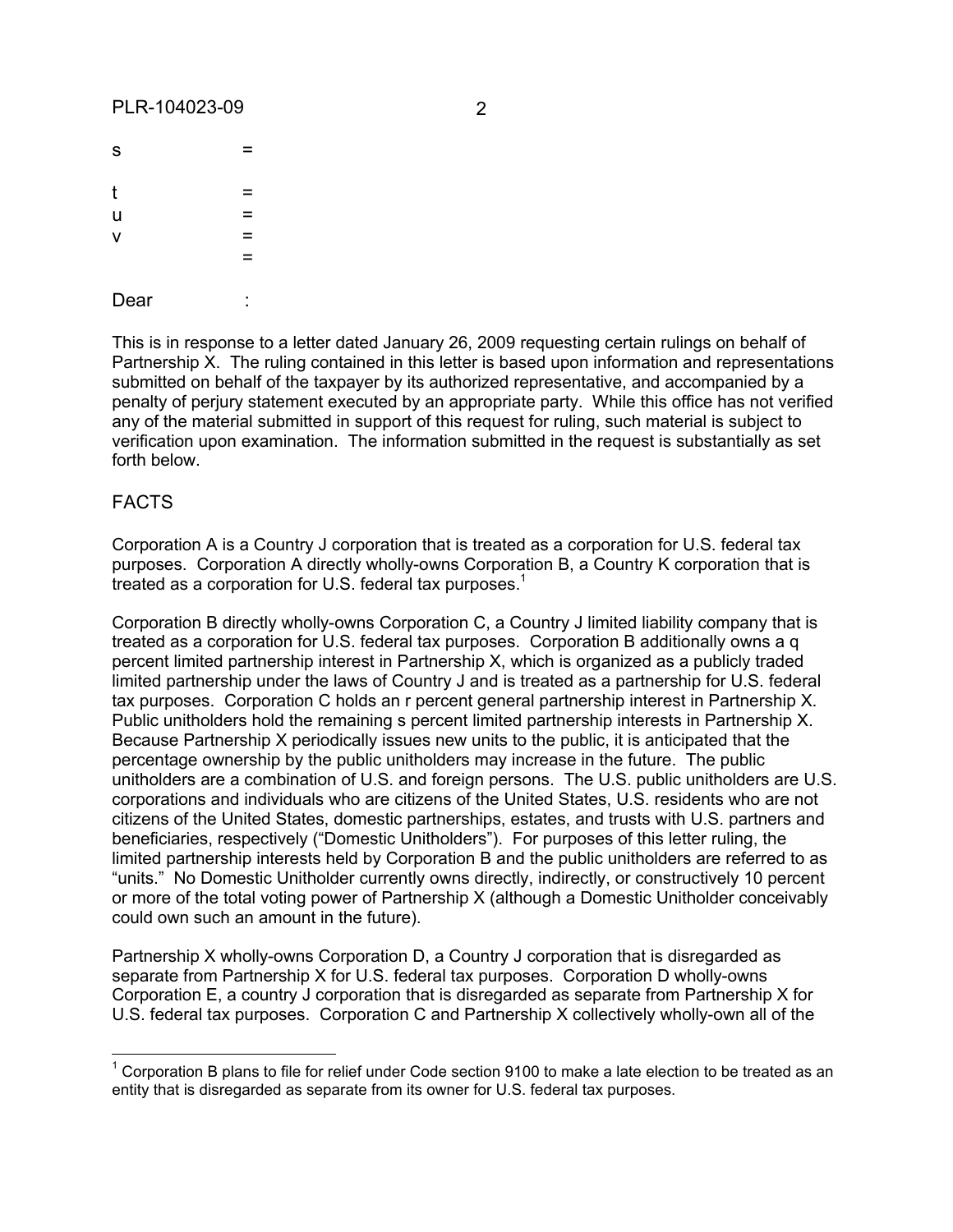## PLR-104023-09 3

interests in Partnership Y, a State N limited partnership that is treated as a partnership for U.S. federal tax purposes. In this regard, Partnership X owns a t percent limited partnership interest in Partnership Y (through Corporation D), and a u percent general partnership interest in Partnership Y (through Corporation D and Corporation E, respectively). Corporation C owns a u percent limited partnership interest in Partnership Y. Partnership Y wholly-owns all of the stock of Corporation F, a Country J corporation that is treated as a corporation for U.S. federal tax purposes.

Partnership X intends to enter into certain transactions. Following these transactions, Corporation F will wholly-own Corporation G, Corporation H and Corporation I (collectively, the "LLCs"), which are all Country J corporations that each have elected to be a disregarded entity for U.S. federal tax purposes.

The LLCs will earn income that is expected to be passive income within the meaning of Internal Revenue Code ("Code") section 1297(a).

Corporation F qualifies as a controlled foreign corporation ("CFC"), as defined under Code section 957(a), because Partnership Y is a domestic partnership that owns 100 percent of the stock of Corporation F. In addition, Corporation F expects to qualify as a passive foreign investment company ("PFIC") (without taking into account the application of Code section 1297(d)), as defined under Code section 1297(a).

Following the proposed transaction, the Domestic Unitholders will own stock of Corporation F indirectly through Partnership X and Partnership Y, respectively. No Domestic Unitholder will own directly, indirectly, or constructively 10 percent or more of the total voting power of the stock of Corporation F (although a Domestic Unitholder conceivably could own such an amount in the future).

## RULING REQUESTED

Corporation F will not be treated as a PFIC with respect to Partnership Y or the Domestic Unitholders pursuant to Code section 1297(d) during the portion of Partnership Y's holding period that Partnership Y actually owns Corporation F stock, to the extent Corporation F qualifies as a CFC during such period.

### LAW

Code section 957 defines a CFC as a foreign corporation with regard to which more than 50 percent of the total combined voting power of all classes of stock entitled to vote or the total value of the stock of the corporation is owned (directly, indirectly, or constructively) by U.S. shareholders.

Code section 951(b) defines a U.S. shareholder for CFC purposes as a U.S. person who owns (directly, indirectly, or constructively) 10 percent or more of the total combined voting power of all classes of stock entitled to vote of the foreign corporation.

Code section 7701(a)(30) defines a U.S. person as a U.S. citizen or resident, a domestic partnership, a domestic corporation and any domestic estate or trust.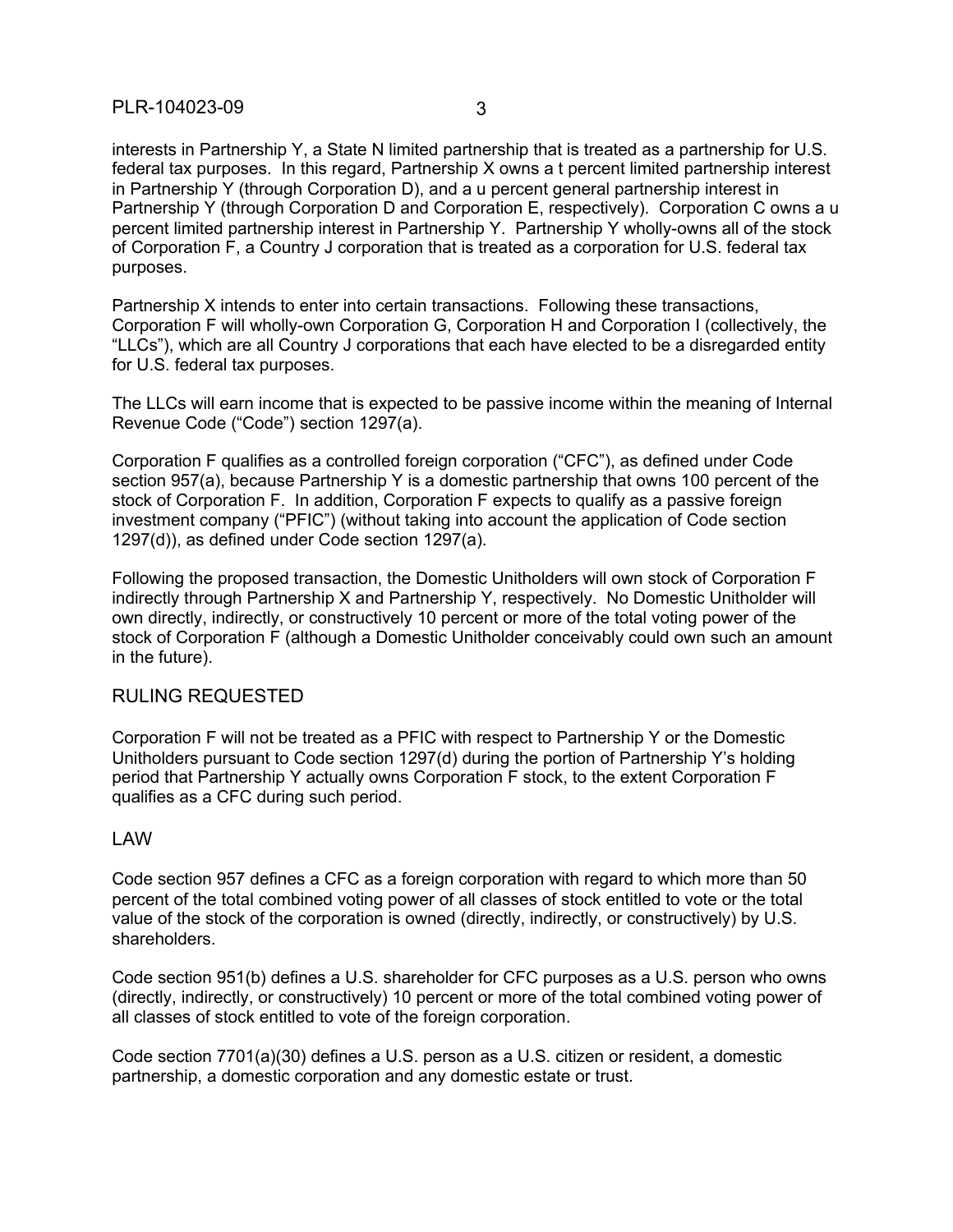Code section 702(a) provides generally that each partner in a partnership takes into account a distributive share of the partnership's income or gain in determining the partner's income tax.

Code section 702(b) provides that the character of an item of income or gain included in a partner's distributive share is determined as if such item were realized directly from the source from which realized by the partnership, or incurred in the same manner as incurred by the partnership.

Code section 1297(a) defines a PFIC as any foreign corporation if either: (1) at least 75 percent of the corporation's income for the taxable year is passive income; or (2) the average percentage of assets held by the corporation during the taxable year that produce, or are held for the production of, passive income is at least 50 percent.

Code section 1297(b) defines passive income for purposes of the PFIC income test as income which is of a kind which would be foreign personal holding company income as defined in Code section 954(c), subject to certain exceptions.

Code section 1298(b)(1) provides that a foreign corporation is treated as a PFIC with respect to a U.S. shareholder, and the U.S. shareholder is subject to the excess distribution regime, if the foreign corporation qualified as a PFIC, but not a Qualified Electing Fund, at any point during the U.S. shareholder's holding period.

Code section 1297(d)(1) provides that a corporation shall not be treated with respect to a shareholder as a PFIC during the qualified portion of such shareholder's holding period with respect to the stock in such corporation. ("Overlap Rule").

Code section 1297(d)(2) defines "qualified portion" to mean the portion of a shareholder's holding period which is after December 31, 1997 and during which the shareholder is a U.S. shareholder (as defined in Code section 951(b)) of the corporation and the corporation is a CFC.

The legislative history to Code section 1297(d) provides that the Overlap Rule was enacted because of a concern about the unnecessary complexity caused by the application of the subpart F and PFIC regimes to the same shareholders. To address this concern, the legislative history to Code section 1297(d) states that "a shareholder that is subject to current inclusion under the subpart F rules with respect to stock of a PFIC that is also a CFC generally is not subject also to the PFIC provisions with respect to the same stock."

### ANALYSIS

After the proposed transactions, it is expected that Corporation F will qualify as a PFIC as defined under Code section 1297(a).

Partnership Y, a domestic partnership, is a U.S. person within the meaning of Code section 7701(a)(30). Partnership Y is the sole owner of Corporation F and thus is a U.S. shareholder within the meaning of Code section 951 with respect to Corporation F. Accordingly, Partnership Y will be subject to the subpart F rules with respect to Corporation F, and will not be subject to the PFIC regime with respect to Corporation F pursuant to the Overlap Rule. Partnership X,